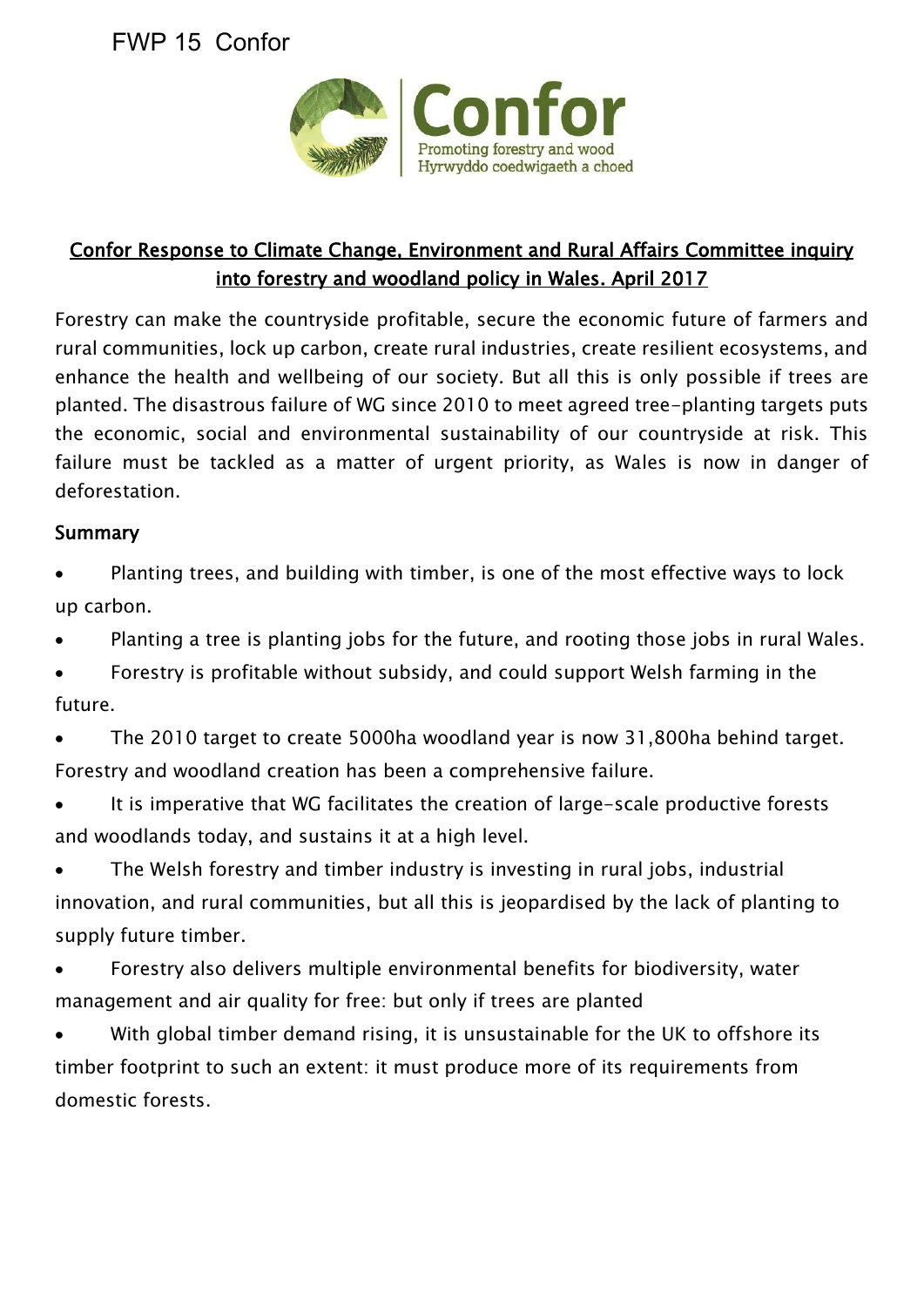### Responding to climate change – coping with climate change and helping reduce our carbon footprint

1. Woodlands for Wales strategy (WfWS) makes repeated references to;

- increasing woodland cover
- bringing undermanaged woodland back into management and
- protecting the productive capacity of the Welsh woodlands and forests

as vital actions that will assist Wales to respond to climate change.

Over the life of WfWS none of these has changed markedly in reality and some, whilst stable now, are likely to decline dramatically in the future.

2. It has long been known that the best rural policy response to climate change is to plant more trees. This was the view of the Read Report, *Combating Climate Change: a role* for UK forests (2009)<sup>1</sup> which concluded that "sustainable forest management can maintain the carbon store of a forest at a constant level while the trees continue to remove CO2 from the atmosphere and transfer a proportion of the carbon into long-term storage in forest products". The report also states, "Woodland creation provides a highly costeffective and achievable abatement of GHG emissions when compared with potential abatement options across other sectors".<sup>1</sup>

3. This view was adopted into policy by the Welsh Government in its 2010 Climate Change Strategy, which called for "the expansion of woodland in Wales from about 500ha to 5,000ha per annum maintained over 20 years".<sup>2</sup>

4. The National Assembly for Wales, E&SC legacy Report<sup>11</sup> highlighted forestry as a key priority area, "In particular, there is insufficient planting of softwood species to meet the demand of future markets<sup>11"</sup>

5. Yet, as the graph below demonstrates, this policy has been a comprehensive failure. For the Woodlands for Wales Strategy Action Plan Progress Update to state that there has 'been uneven progress towards the goal of creating more woodland in Wales' is deeply disingenuous. Woodland creation in Wales has been a catastrophic failure. Wales needs to plant 31,800ha of the 35,000ha which should by now have been planted, simply to get back on track.

6. To compound this failure, only a paltry 300ha<sup>3</sup> of this planting is the fast-growing, productive softwood recommended by the Read Report, and Welsh Government, as most effective for acting as a carbon sink and substituting carbon-intensive construction materials such as steel and concrete.

7. If the Welsh countryside is to have any role in sequestering carbon to reduce Wales' contribution to global climate change, to providing resilience for the Welsh population against climate impacts such as flooding, or to creating a sustainable Welsh economy built on low-carbon materials, it is imperative that it begins creating productive woodland today, and sustains that woodland creation at a high level.

- <sup>3</sup>Forestry Commission statistics 2016.<http://www.forestry.gov.uk/forestry/infd-8w3lv3>
- 11National Assembly for Wales, E&SC Legacy Report 2016[.http://www.senedd.assembly.wales/mgIssueHistoryHome.aspx?IId=14151](http://www.senedd.assembly.wales/mgIssueHistoryHome.aspx?IId=14151)

<sup>1</sup> COMBATING CLIMATE CHANGE A ROLE FOR UK FORESTS.<http://www.forestry.gov.uk/readreport>

<sup>2</sup> Wales Climate Change Strategy 2010 [http://gov.wales/docs/desh/publications/101006ccstratfinalen.pdf p.69.](http://gov.wales/docs/desh/publications/101006ccstratfinalen.pdf%20p.69)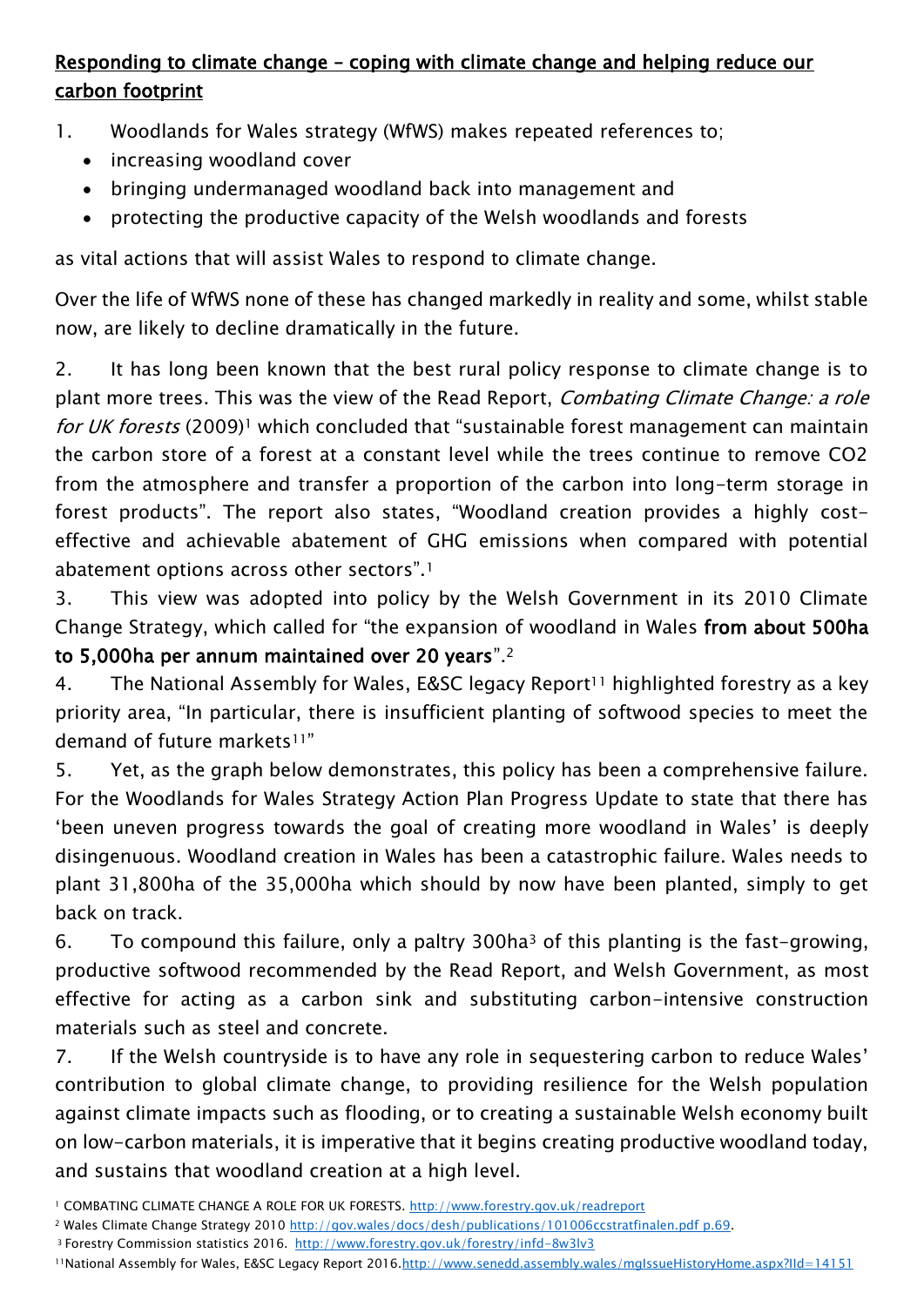8. Confor has previously identified the barriers preventing woodland and forestry creation in Wales4. Without tackling these, there is very little hope targets will be met. Confor has suggested actions to remove these barriers including4:

a. A protocol for consultees, the regulator, and WG responding to woodland creation and management plans, including a deadline after which no response is regarded as consent, and guidelines as to reasonable burdens on applicants.

b. Better guidelines, and guidance, on EIA's.

c. A strategic plan to identify uncontroversial areas and fast-track woodland creation with a presumption in favour of woodland and forestry creation in some areas.

d. Clearer guidance for woodland officers to make proportionate and balanced decisions

<sup>4</sup>Obstacles to commercial woodland creation. Confor 2016 http://www.confor.org.uk/resources/publications/confor-publications/



#### Woodlands for people – serving local needs for health, education and jobs;

9. WfWS places great emphasis on woodlands for people, it aspires to an increased community involvement in woodlands and a greater understanding of the sector by increasing education, dialogue and joint working which will lead to more people using woodlands and having healthier, prosperous lives as a result.

10. Welsh Governments deliver of woodlands for people in the WfWS has been successful, Woodlands for wales Indicators<sup>5</sup> (WfWi) shows that public perception, community involvement and use of woodlands for passive and active recreation are all increasing and we are heartened by this.

Expanding the area of woodlands and forestry in Wales is a sure way of keeping the momentum going on these benefits.

5 Woodlands for Wales Indicators.<http://gov.wales/statistics-and-research/woodlands-wales-indicators/?lang=en>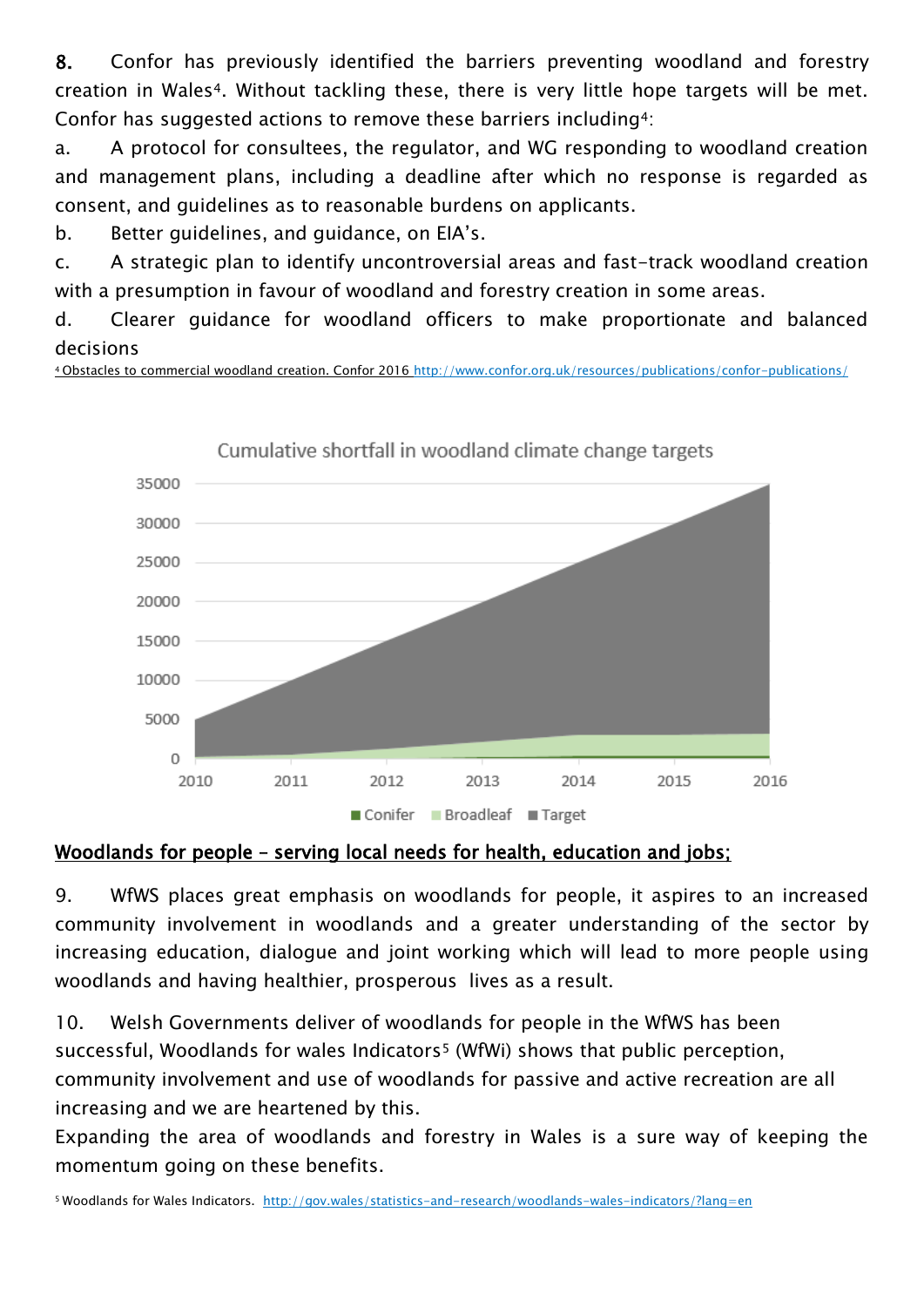11. The delivery of woodlands for people that is most at risk in the future is securing the existing jobs in the sector and increasing the potential of woodlands and forestry to deliver new jobs, especially important in rural areas.

12. Planting a tree is planting jobs for the future, the scale of the wood processing sector in Wales is proof that the productive forest resource is rooting jobs in rural Wales now. Expanding that productive forest resource will protect existing jobs and create new ones.

13. Productive forestry is a thriving industry. The UK is the third largest importer of wood products in the world<sup>6</sup>, we already have a huge market for the products right next door to Wales without having to access the single EU market. Primary wood product imports alone to the UK in 2015 were 25m cu m, valued at £7.5 billion<sup>6</sup>. Wales produced 1.6m cu m of roundwood in 20155, just 6% of the UK demand so there is a massive market opportunity for Wales to exploit.

14. Welsh policies should focus on, and support, sectors that are financially selfsufficient. The *Upland Forestry WALES* study (2015) makes a compelling argument that farmers, land managers and the public purse would benefit from a change in land use towards more commercial forestry:<sup>7</sup> it notes that:

• In the long term, forestry will produce one and a half times the economic output of current farming before subsidy.

- Forestry's spending in the economy is currently double that of farming.
- Once established, forestry trades at a surplus, farming at a loss, before subsidy.
- Forestry currently supports 60% more jobs than farming in the surveyed areas<sup>7</sup>.

15. Had WG been meeting planting targets since 2010, by providing subsidy for woodland establishment on farmland, it would have been looking forward to withdrawing subsidy payments from 5000ha per year in three years' time, as those woodlands began to yield a sustainable income.

16. The potential saving to public funds is huge. This money could be much more valuably spent on healthcare, education or infrastructure.

17. Woodland is well-known to be beneficial for physical and mental health, and can sustain a wide range of small enterprises and activities. A profitable forest can invest in amenities which provide jobs, recreation, health benefits, and educational facilities for the local community. Wales has many examples of private forestry diversifying into recreation, including Coed Llandegla, whose outstanding facilities for mountain-biking, trail-running, walking, training courses and wildlife watching were showcased recently on BBC Countryfile.

18. Wales has an ideal climate for growing trees and there has never been a stronger economic case for dramatically increasing the forest area of Wales, to create a truly green economy, sustained growth and investment in very high tech industries. Land management policy should be used to encourage woodland creation for Wales, as once established, forestry can deliver a strong economic output and will rely far less on public subsidy.

<sup>6</sup>Forestry statistics 2016 <https://www.forestry.gov.uk/forestry/infd->

- <sup>5</sup>Woodlands for Wales Indicators.<http://gov.wales/statistics-and-research/woodlands-wales-indicators/?lang=en>
- <sup>7</sup> Upland forestry WALES study:<http://www.confor.org.uk/media/79583/upland-forestry-in-wales-report.pdf>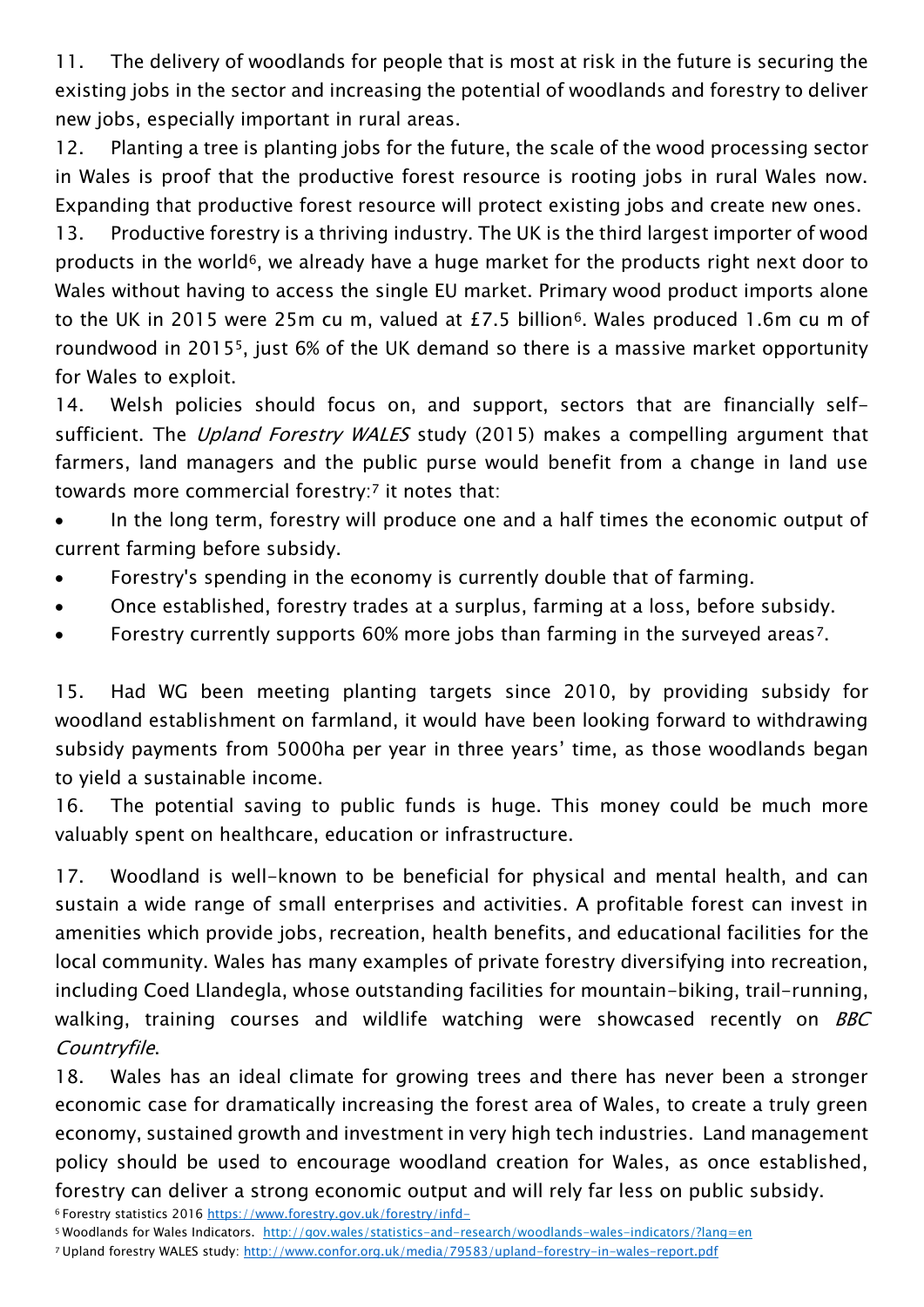### A competitive and integrated forest sector – innovative, skilled industries supplying renewable products from Wales

19. The WfWS rightly acknowledges the vital role a competitive wood processing sector plays in supporting existing woodland management and stimulating new woodland management. WFWS highlights the opportunities that exist now and in the future and also the challenges the whole forestry sector faces. However the WfWS was written in a very different era, much has changed and the delivery of WfWS needs to evolve to reflect that.

20. In the current climate of austerity, with huge pressures on budgets and less funds to support activity in any sector, the emphasis on a thriving forestry sector being selffinancing and able to fund the delivery of WfWS itself, without as much public support, is much greater now than when WfWS was written.

21. The modern forestry sector is very different from its past and from public perception, the harvesting, haulage, land management and wood processing sector is dominated by modern high tech machinery. We need skilled machine operators, computer programmers, electrical and mechanical engineers and management skills in all stages.

22. There is a vast array of potential careers available to future generations, we need to be much more active in getting that message out to future recruits and we would like WG to support us in that goal.

23. We have a modern wood processing sector in Wales that has invested heavily in recent years to become more efficient. Informal contact with wood processing companies' suggest this is in the region of £46m in just the last eight years with much more planned for the very near future.

24. Many firms tell us they would double or treble capacity if the forest timber resource was there. We do not even need inward investment to achieve growth. Most of the forestry sector is dominated by family-owned Welsh companies that stand ready to expand and create the jobs and growth we need.

25. The forestry and wood-using sector in Wales has an annual Gross Value Added (GVA) of £528 million and employs between 8,500 and 11,300 people in Wales<sup>5</sup>. This GVA could be significantly increased by a programme of productive woodland creation in Wales.

26. However, since 2001, the area of productive conifer woodland in Wales has decreased by 18,000 ha<sup>5</sup> and as a result by 2029 there will be a major fall-off in the long-term supply of timber<sup>8</sup> which will be devastating for wood using businesses and jobs they sustain in Wales.



<sup>5</sup> Woodlands for Wales Indicators 2014-15,<http://gov.wales/statistics-and-research/woodlands-walesindicators/?lang=en> <sup>8</sup> NFI Statistical Analysis Report 50-year forecast of softwood timber availability.

[http://www.forestry.gov.uk/pdf/50\\_YEAR\\_FORECAST\\_OF\\_SOFTWOOD\\_AVAILABILITY.pdf/\\$FILE/50\\_YEAR\\_FORECAST\\_OF\\_SOFTWOOD\\_A](http://www.forestry.gov.uk/pdf/50_YEAR_FORECAST_OF_SOFTWOOD_AVAILABILITY.pdf/$FILE/50_YEAR_FORECAST_OF_SOFTWOOD_AVAILABILITY.pdf) [VAILABILITY.pdf](http://www.forestry.gov.uk/pdf/50_YEAR_FORECAST_OF_SOFTWOOD_AVAILABILITY.pdf/$FILE/50_YEAR_FORECAST_OF_SOFTWOOD_AVAILABILITY.pdf)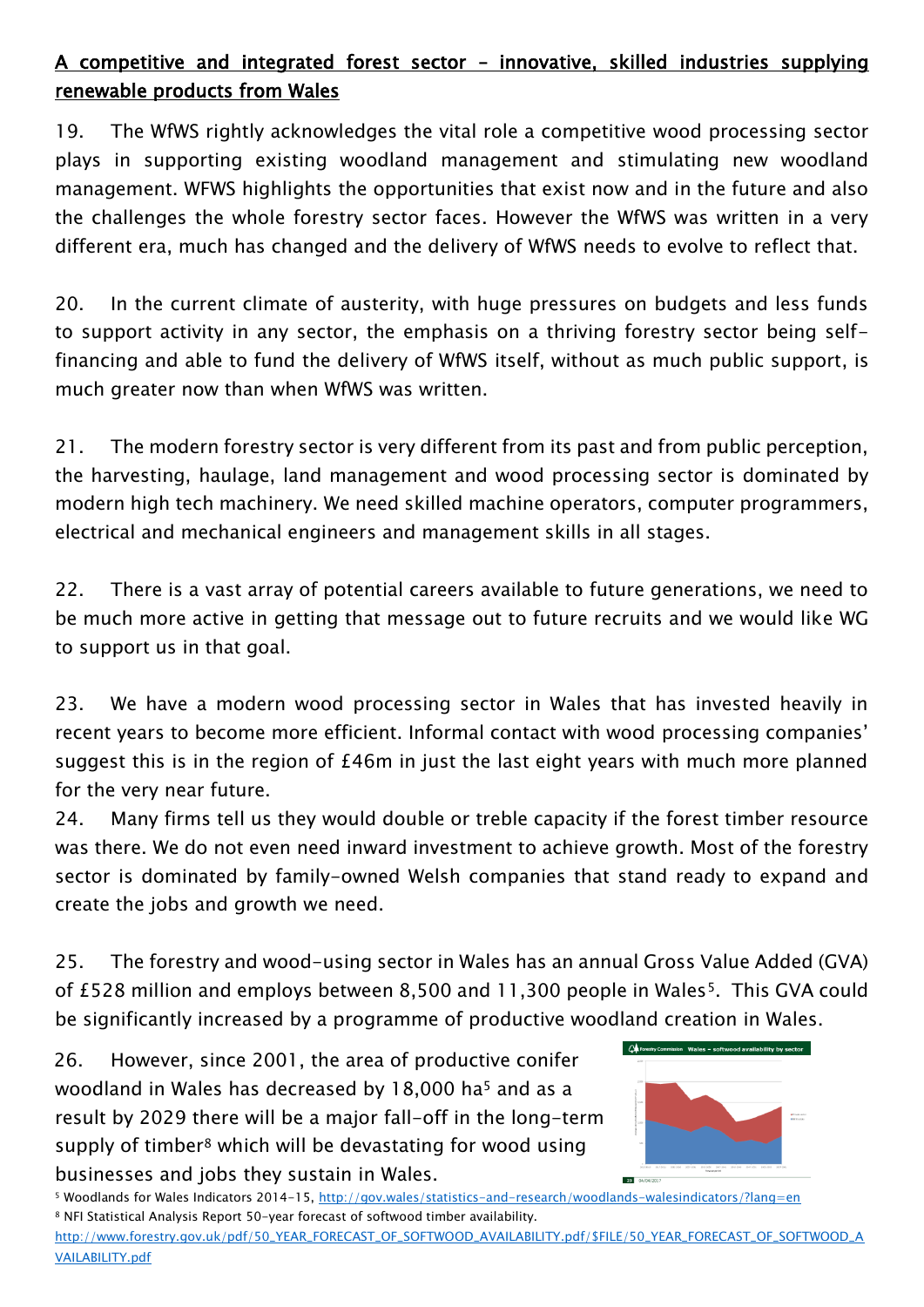27. However, it is not too late to plant the trees which will sustain the financial future our rural timber industries and uplands. But we need to act very, very quickly to make up the shortfall in productive softwoods in addition to broadleaved woodland.

28. Advances in tree breeding, by Welsh forest nurseries, has significantly reduced the timescale from planting to harvesting, we are starting to see the benefits of this cutting edge research by increased yields in shorter timescales from the productive softwoods planted in recent years. These new developments give us the tools to react to future shortfalls in production but only if we use them very quickly and get planting trees now. We urgently need to make forestry creation on a substantial scale very attractive to landowners and farmers, particularly in the uplands.

#### Environmental quality – making a positive contribution to biodiversity, landscapes and heritage, and reducing other environmental pressures.

29. WfWS was very forward thinking when it was written, it tackled issues which were not well recognised at the time and much of societal thinking is only just catching up. WG programmes have delivered positive contributions to most of the aspirations in WfWS and we wish this to continue, hopefully with increased vigour

30. A policy of WfWS which is having a negative impact is the aspiration to restore all Plantations on Ancient Woodland Sites (PAWS). The policy objectives are laudable and worthwhile, however the impact of that policy has not been addressed in the delivery of WfWS.

PAWS restoration will have a detrimental impact on the softwood availability in Wales which is so vital to the wood processing sector. Evidence shows that, depending on the scale of PAWS restoration, it could be between 120000cu m/year and 227000cu m/year in 25 years' time9, an annual volume that would keep several welsh sawmills supplied with timber and secure the jobs they provide.

Whilst we support the ambition to restore PAWS we have repeatedly called for the impacts of that to be mitigated against by an increase in woodland and forestry creation elsewhere. Both private owners and the public forest estate derive income from the timber crops currently harvested from PAWS, to protect that income, and therefore the financial sustainability of the woodlands for owners and the sector, we need to recreate that softwood availability in other non-controversial areas. The biggest impact on achieving PAWS restoration would be for owners to be able to quickly get permissions to plant trees on non-forestry land.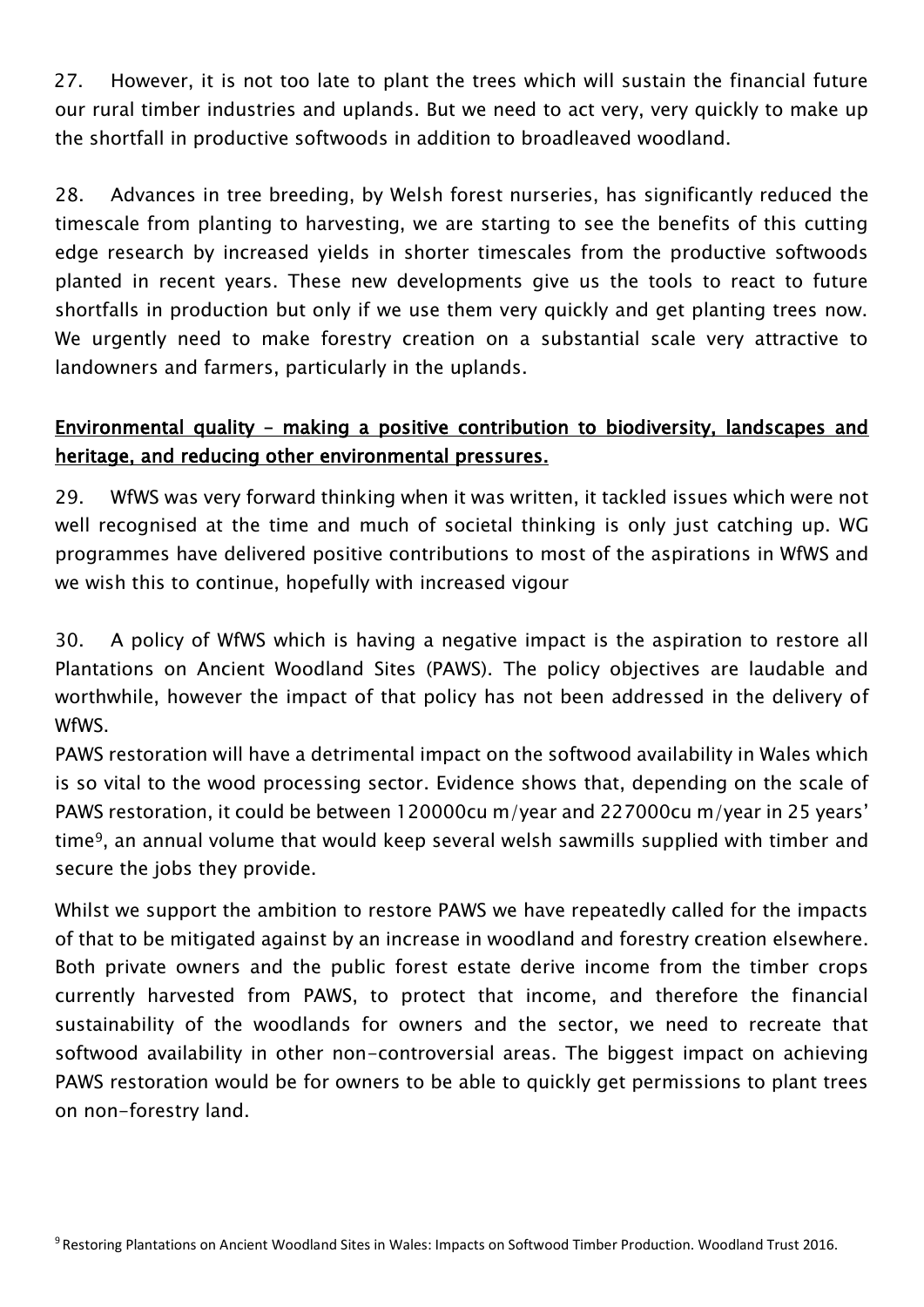31. Forestry and wood processing is a fully sustainable sector: trees harvested to create the everyday wood products that society needs can be replanted in a never-ending cycle. An increase in the economic activity of the forestry sector also delivers all the additional benefits like biodiversity habitats, water management, places for recreation and cleaning the air we breathe.

32. With global demand for timber rising, pressure on timber imports from overseas is also rising. WWF's Living Forests report<sup>10</sup> estimated that 'global demand for wood for timber, paper and energy could triple by 2050 as population rises and consumption increases', and that 'we cannot take three times the amount of timber from global forests without investing heavily in maintaining and creating forests to meet this demand'10. Wales must reduce its demand on imports and ensure a sustainable long-term domestic supply of timber which historic land use policies have not addressed.

<sup>10</sup>WWF's Living Forests report blog. [https://blogs.wwf.org.uk/blog/habitats/forests/will-the-axe-fall-on-ukbusinesses-when-it](https://blogs.wwf.org.uk/blog/habitats/forests/will-the-axe-fall-on-ukbusinesses-when-it-comes-to-timber/)[comes-to-timber/](https://blogs.wwf.org.uk/blog/habitats/forests/will-the-axe-fall-on-ukbusinesses-when-it-comes-to-timber/)

## How the strategy will be considered in the context of emerging policies, plans and statements (e.g. National Natural Resources Policy, Biodiversity Plans and Area Statements).

WfWS is a long term vision, it is based on the UK Forestry Standard, an internationally agreed standard, which is the basis for good forestry practice in the whole of the UK. Both forestry management, and the products that are traded, are cross border activities and it is imperative that we have compatible standards for these activities across the UK.

The forestry sector is dominated by long term thinking which is well outside normal political timescales. We hope that the new forward thinking policies under development by WG will recognise this and incorporate the guidance in both WfWS and UKFS in future Welsh policy.

We believe that WfWS is compatible with, and complimentary to, WB&FGA and the Environment Act and we hope the future NNRP recognises this. The longevity of forestry cycles demands a long term vision, WfWS is that long term vision and it would be in the best interest of the whole forestry and woodland sector to continue with the vision of WfWS and not change that.

#### The challenges and opportunities that arise from leaving the European Union.

It is becoming clear, emphasised by the current debate around Brexit and the future of land management subsidy, that there will be less public funding available for rural land management. Any funding that is available will surely be focussed around ensuring that public support is paying for public goods enjoyed by a majority of Welsh society, multipurpose forest management epitomises this concept.

We need to ensure that any support is short term and leads to self-sustaining land management, the forestry sector is well placed to deliver self-sustaining land management and by doing so deliver many other benefits to Welsh society.

The debate around public support for land management post Brexit must recognise we have a unique opportunity to change how, and what, we fund in rural Wales.